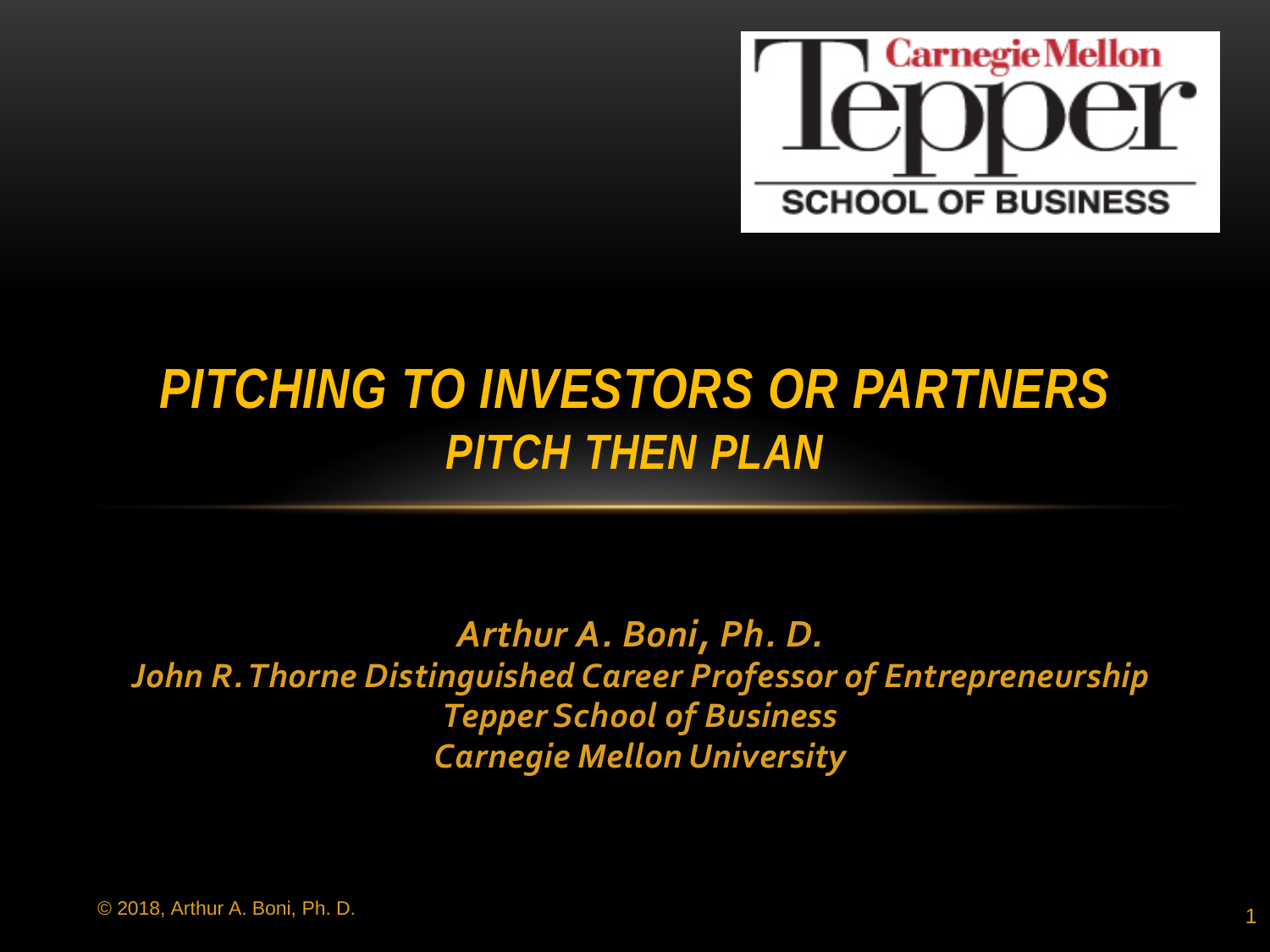#### *QUOTE*

- "You never get a second chance to make a first impression"
- Regis McKenna
	- Famous for marketing and promoting tech (Apple, Intel) and biotech (Genentech) in Silicon Valley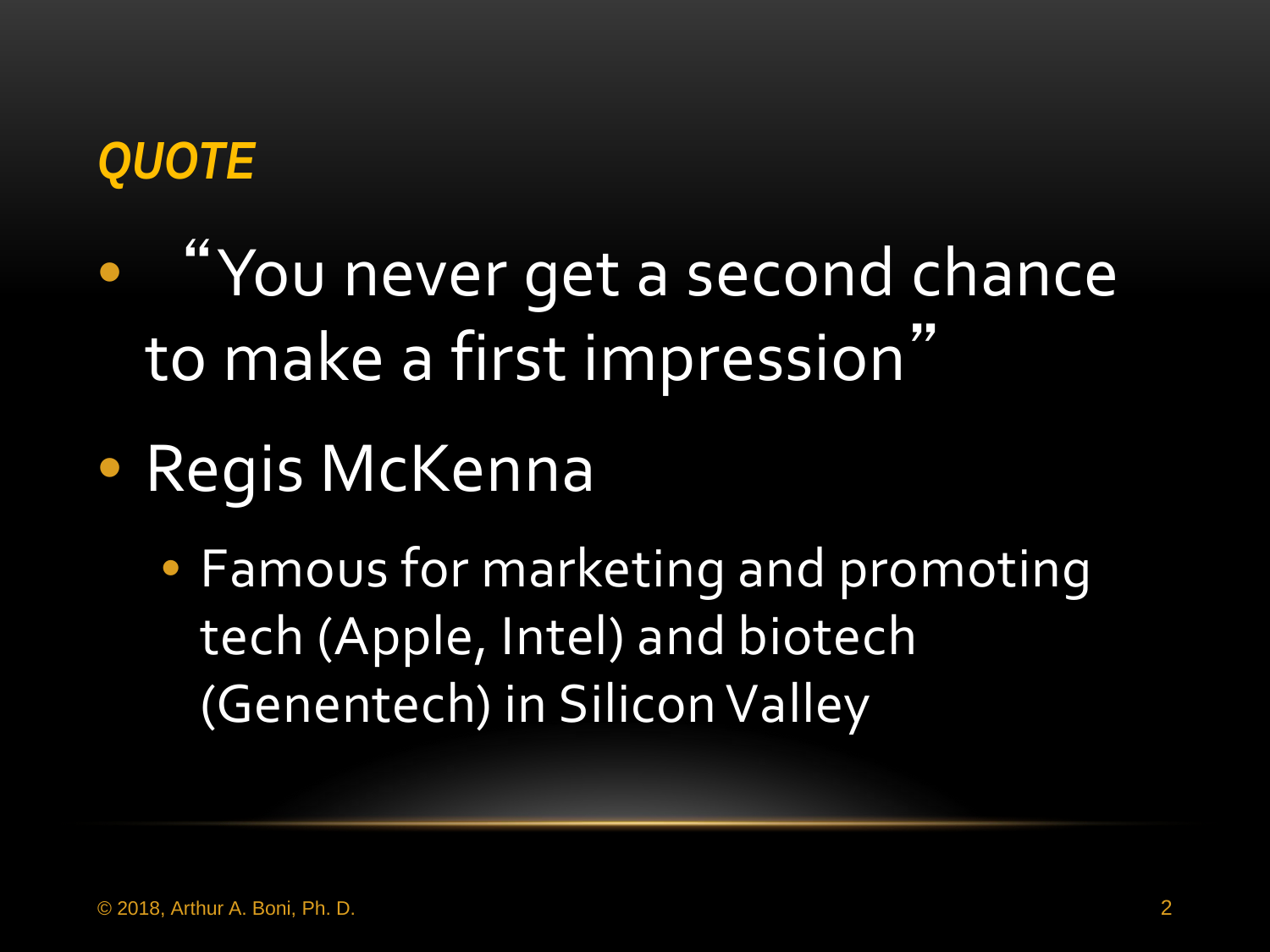## *START WITH THE ELEVATOR PITCH*

- Get attention in first "10 to 20 seconds" highlight what you do, why it's **important,** and why current solutions are **not satisfying** the identified need
- In the next "minute", give a top-level summary:
	- The opportunity it's big and unsolved
	- Your solution its uniqueness and your competitive advantage
	- Who is the customer and why do they care –<br>what value do you create?
	- How you are going to make money?
	- Why this team/company, and Why now?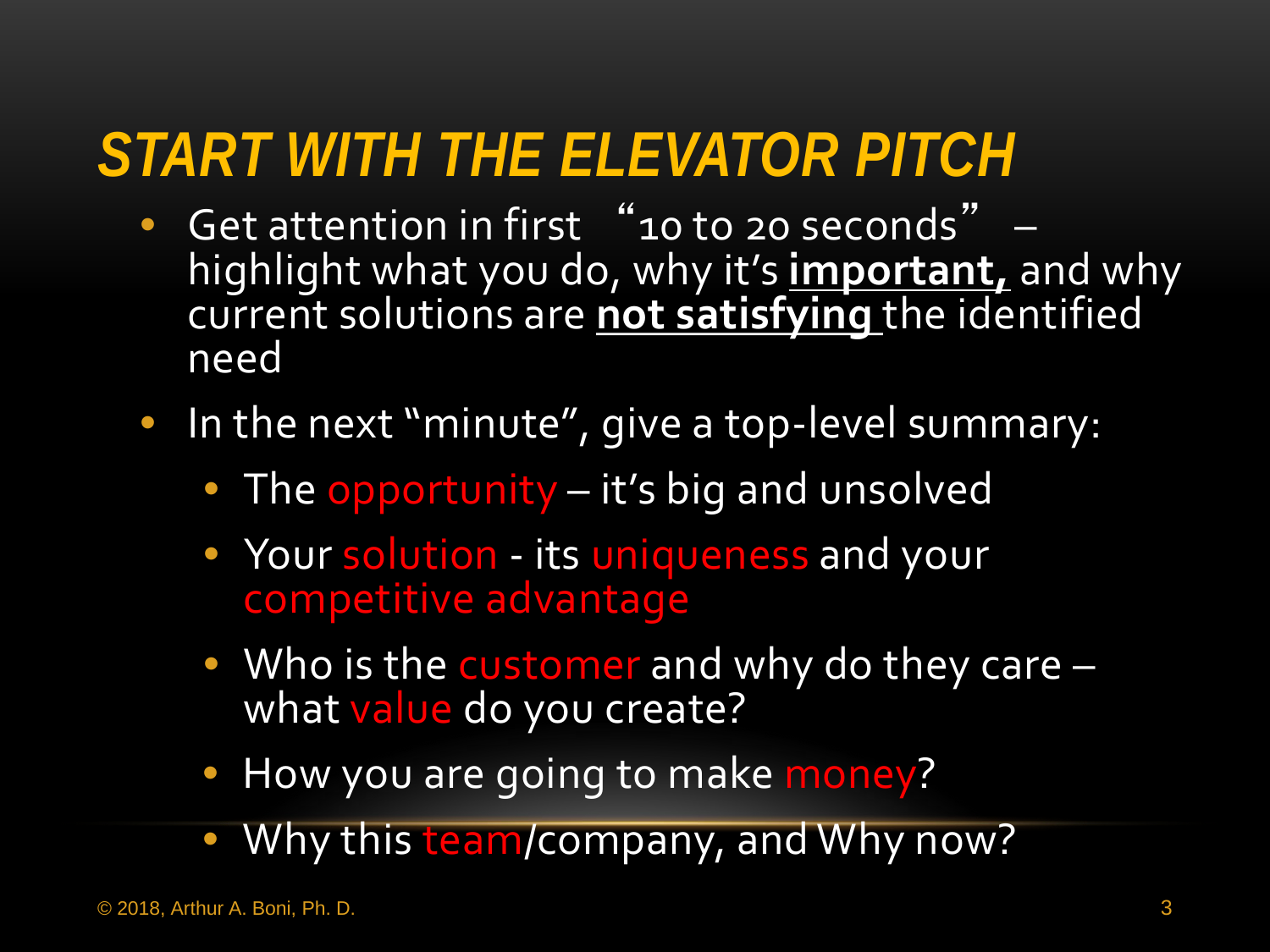# *POSITIONING STATEMENT*

© 2018, Arthur A. Boni, Ph. D.

**Market Definition Job, executor, context**

**Solution**

**Value/Compelling reason to buy**

**Competitive position**

**Differentiation**

- *For (target customer)*
- *Who (statement of need or opportunity)*
- *The (product name) is a (product category)*

- *That (statement of key benefit – compelling reason to buy)*
- *Unlike (state our primary competitive advantage)*
- *Our product (statement of primary differentiation)*

Primary Benefit/Advantage

**Differentiator** 

Attribute needed by category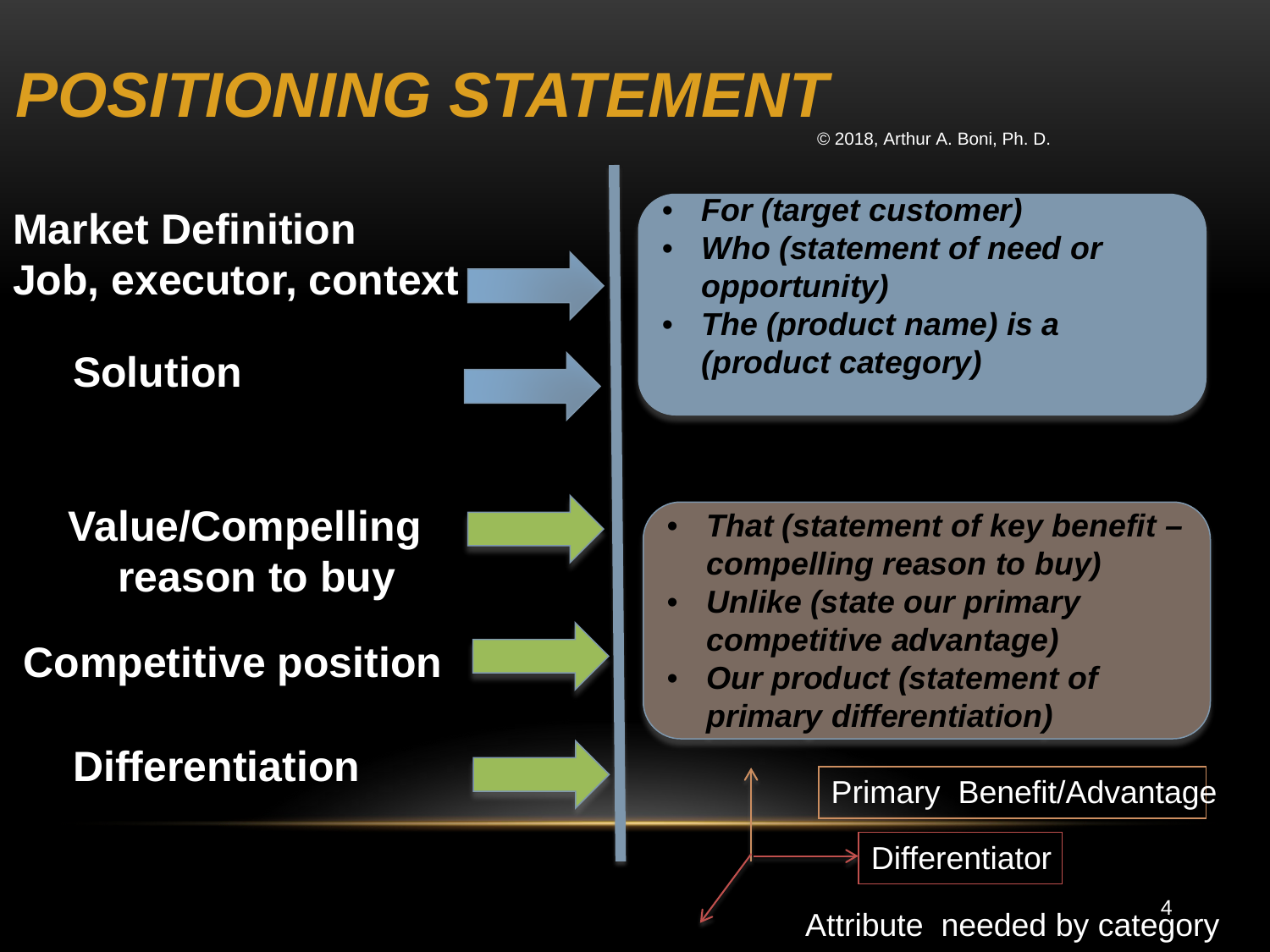

#### **Anatomy of a Pitch**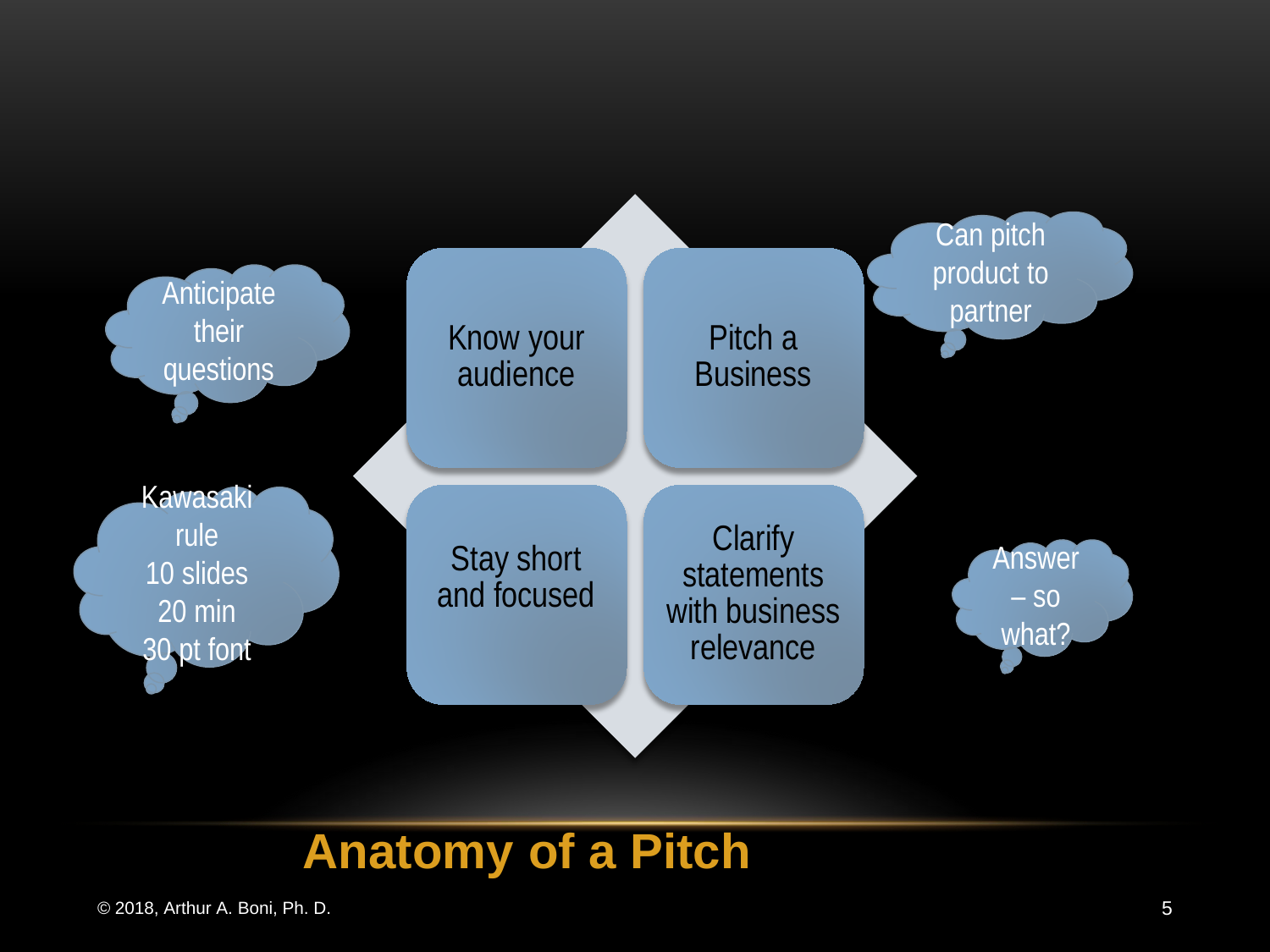#### *10, 20 30 rule of Guy Kawasaki Ref. "The Art of the Start"*



#### *The Ten Necessary Topics*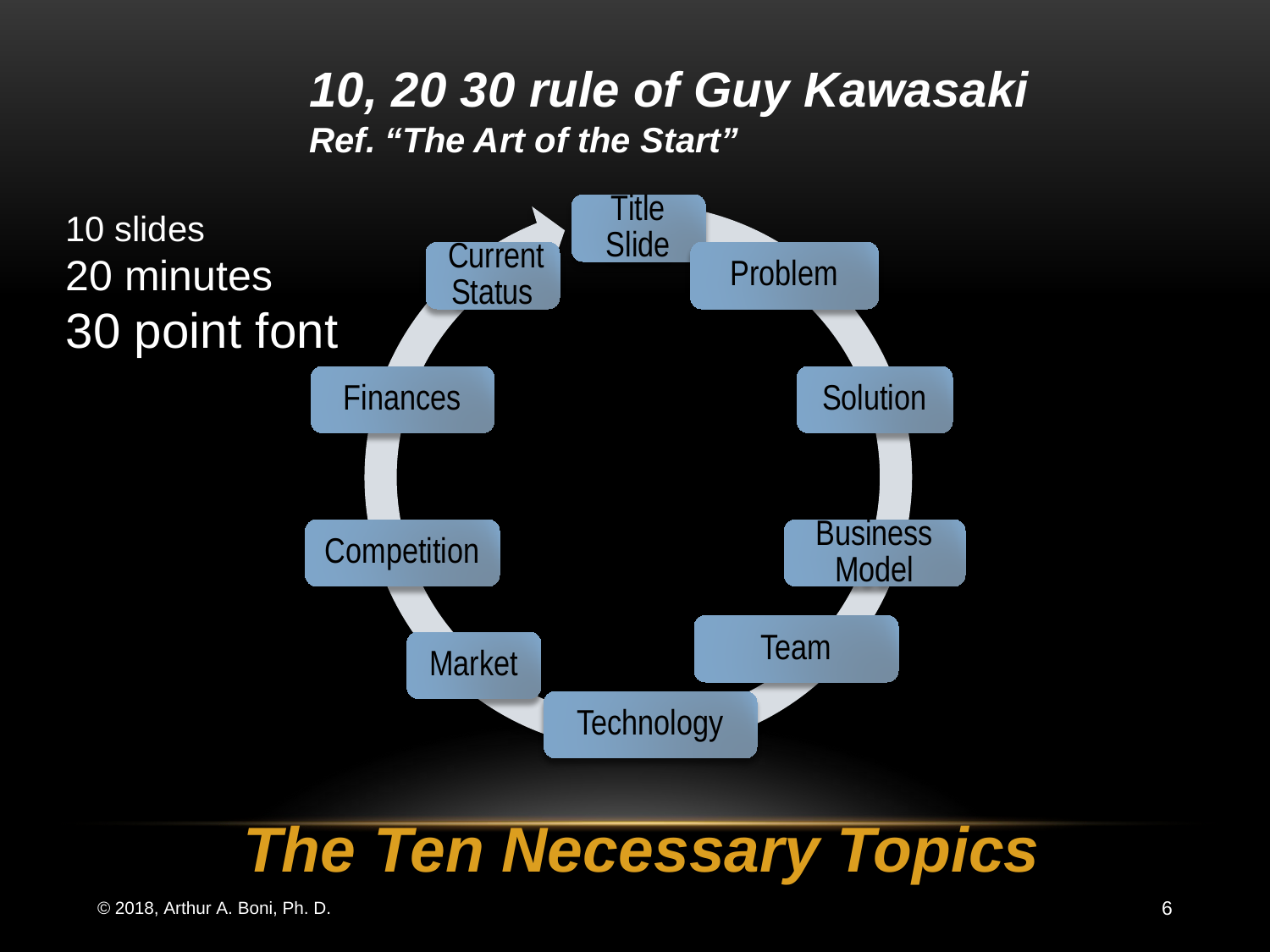# *PITCH THEN PLAN*

- Work up your Pitch
	- Then rework it with practice to multiple audiences
	- Then write your executive summary
	- Then write your business plan
- Plans don't sell opportunities, people do (via a Pitch)
	- But plans show that you understand how your business works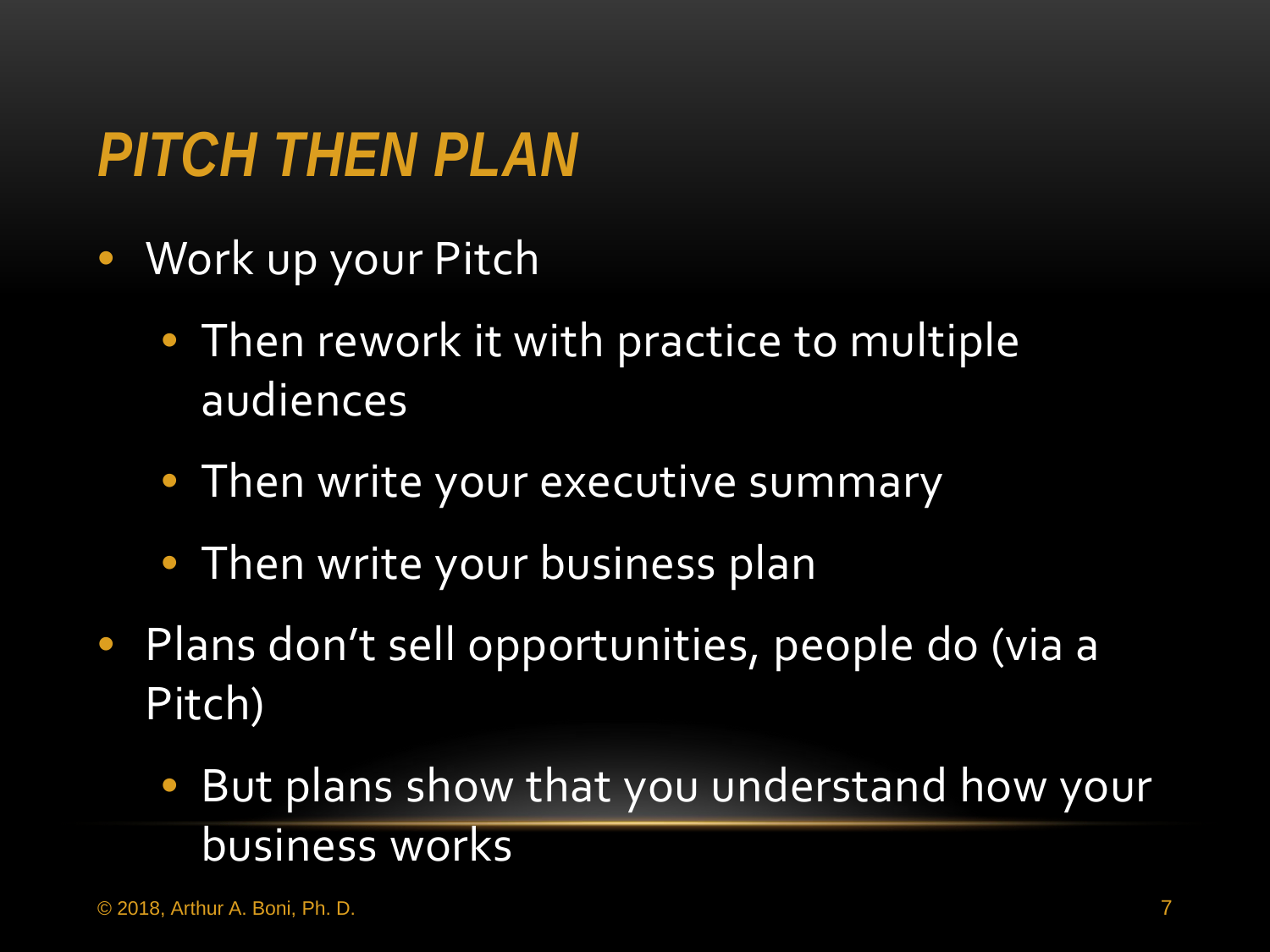

#### *Building Blocks for a Winning Business*

© 2018, Arthur A. Boni, Ph. D. 8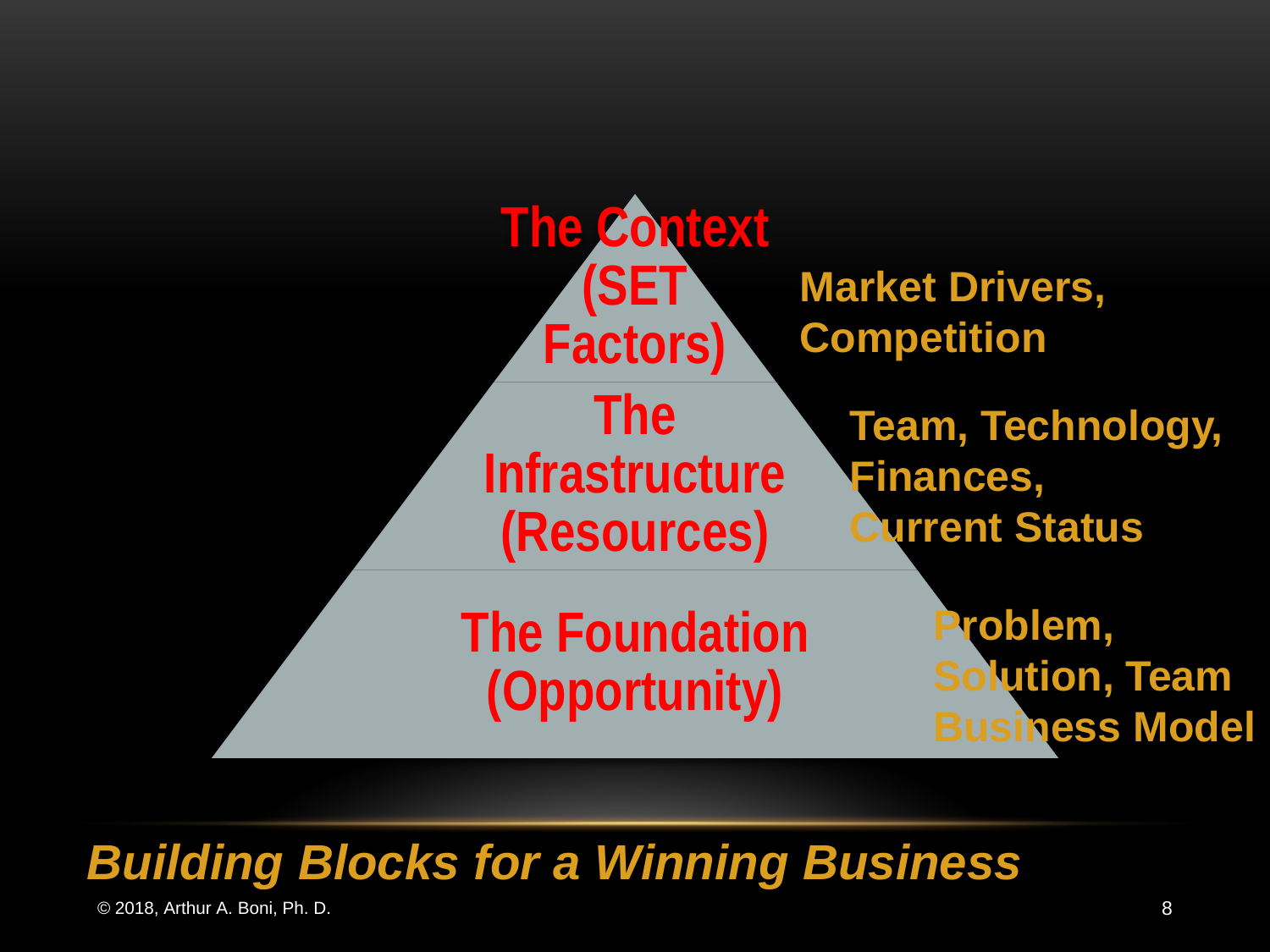# *TITLE*

- Organization name, address, title, contact information
- Give your elevator pitch get their attention
	- Use persona to highlight the need tell the story
	- State your current funding/need (follow on or not) and what you will accomplish with this tranche – what next value inflection point will you reach?
	- Strength of the team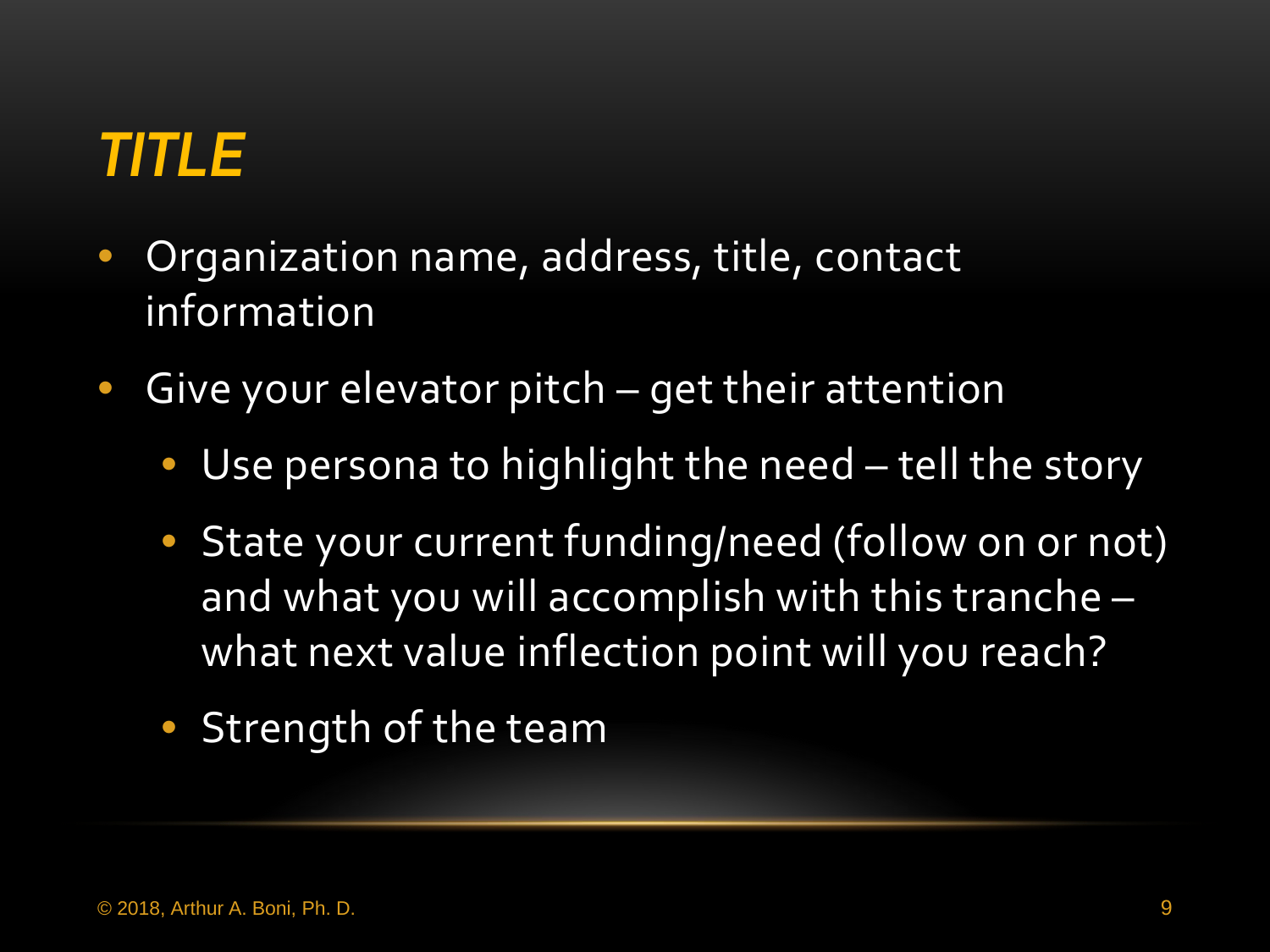#### *PROBLEM – CLEAR & COMPELLING*

• What market need is addressed customer "pain" you are taking away?

• How it is addressed today

- What gaps exist
- Identify the customers with this need
- The problem is big, growing, real and not being well served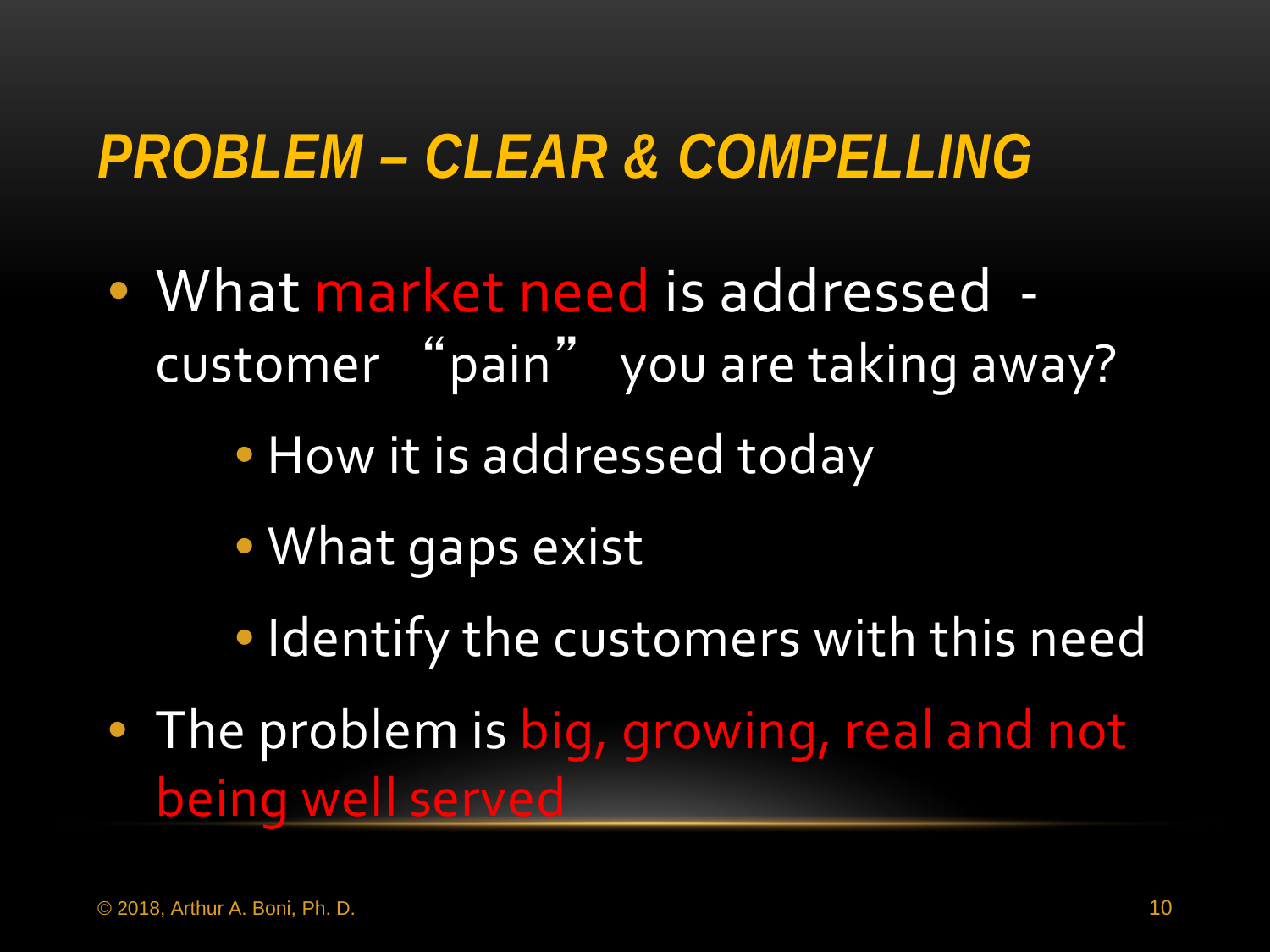## *SOLUTION*

- Explain your product/service offering
	- How does it work?
	- Evidence that it does work (outcomes)
- Discuss the uniqueness and the value being created (be specific)
	- "3 to 10x" value or "3 to 10x" lower price"
- What is the long-term opportunity?
	- *(partner, what are the synergies?)*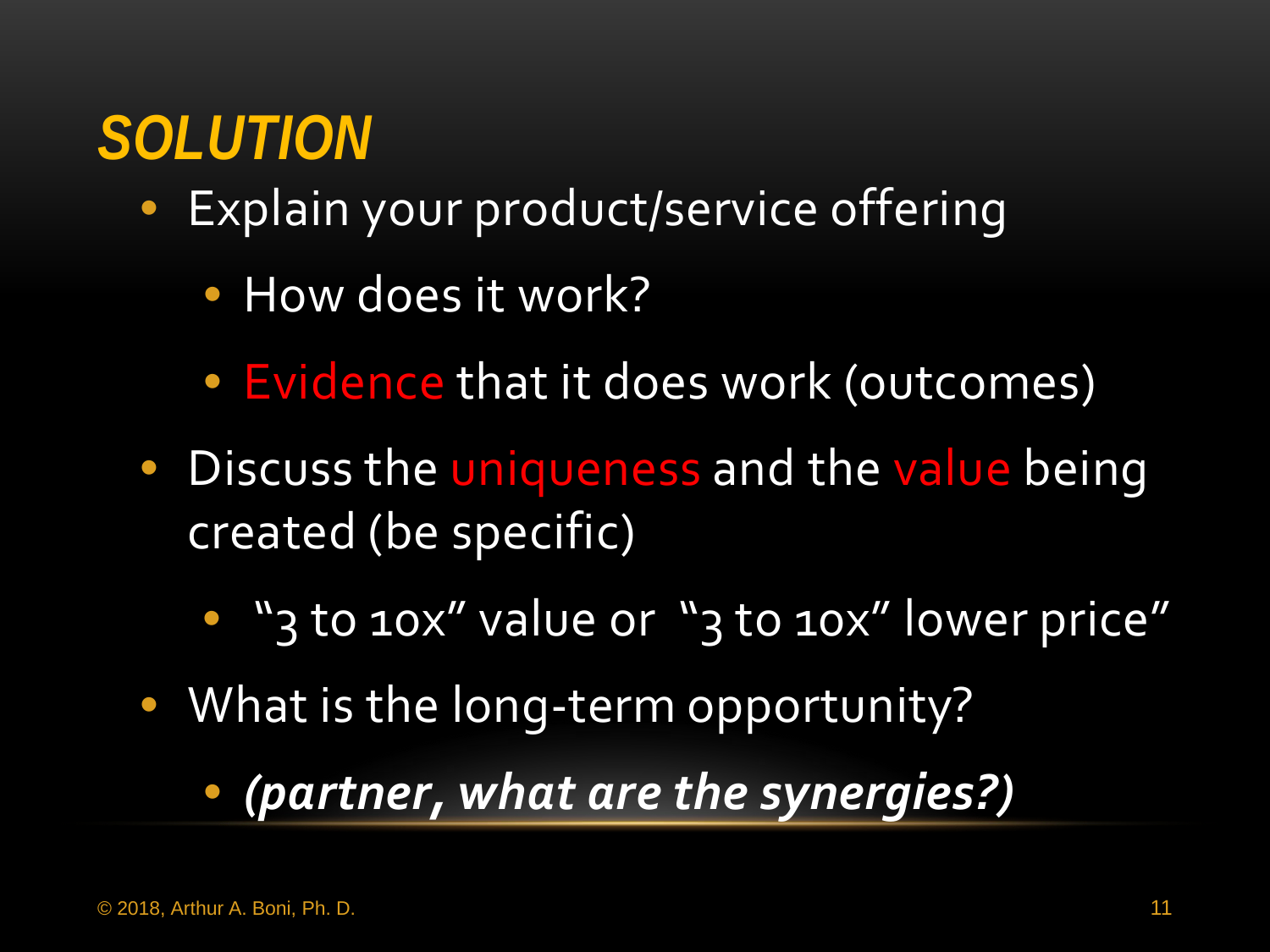# *BUSINESS MODEL (EVOLVING)*

- Who are your customers? How many?
	- Unique Value proposition
- How do you provide the channels/communications to customers? *Partner? (how does it work?)*
- Organizational design
	- Where do you sit in the value chain?
- How do you make money (revenue model and margins)?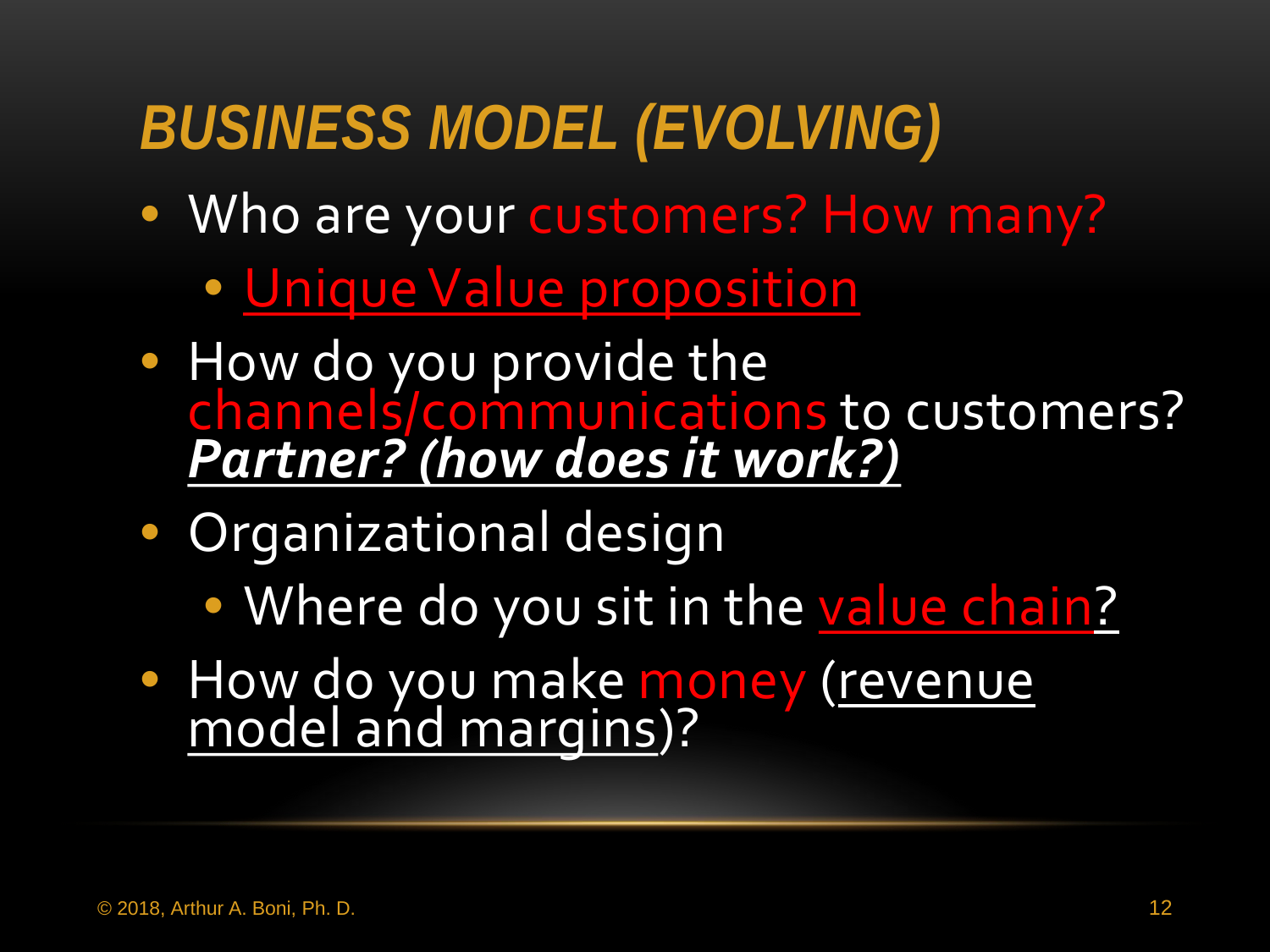## *TECHNOLOGY*

- Explain the secret sauce or underlying magic (IN SIMPLE TERMS)
	- Partners want deeper dive than VCs in pitch
	- Due Diligence will include (in-depth) technology/IP discussions
- Why is it unique, differentiable, and sustainable?
	- How is it protected?
	- Current status of IP
- Current status of the technology development and demo results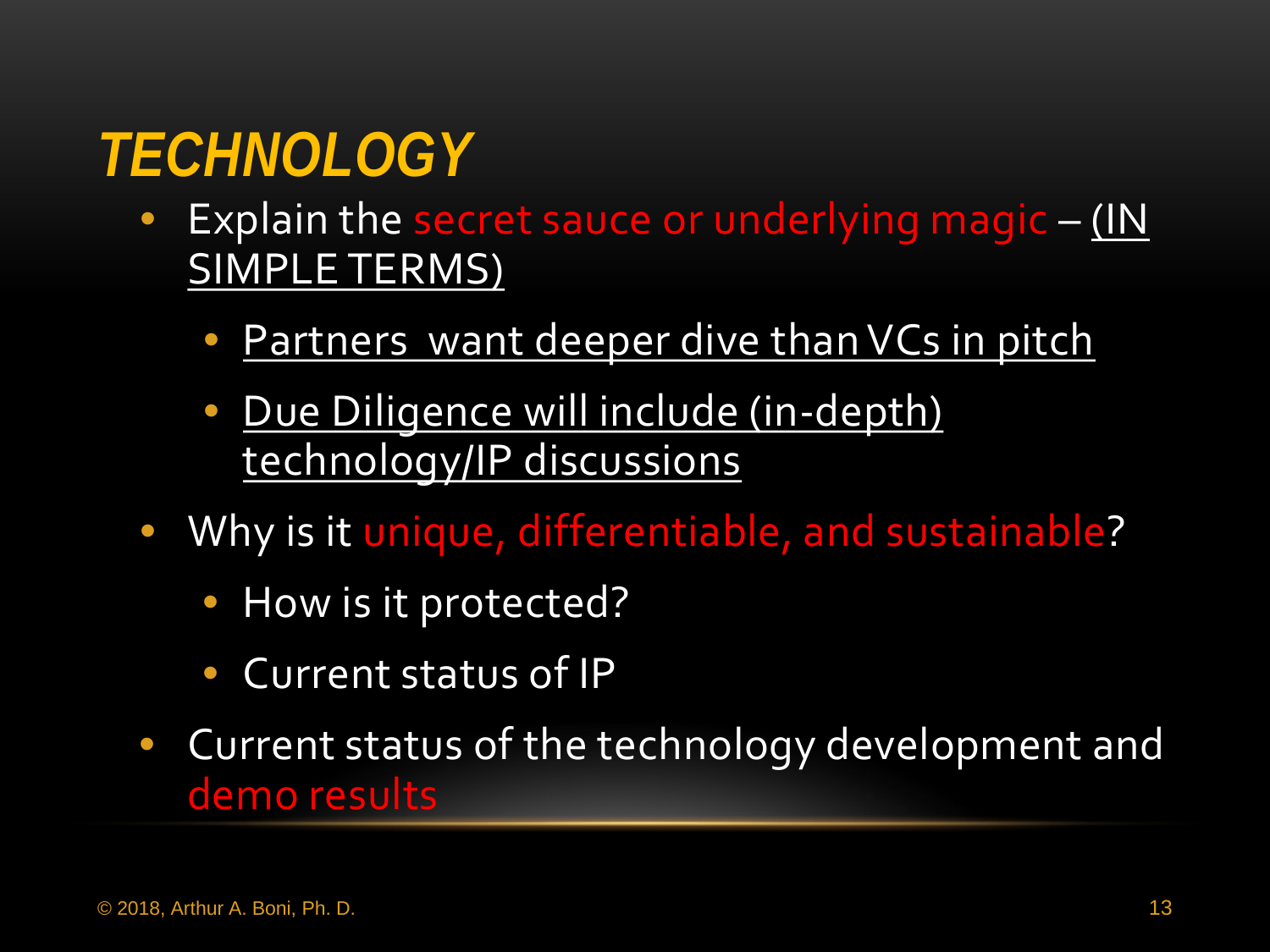#### *MARKETING AND SALES*

- Market: size, growth
	- Patient profile, incidence, treatment methods
- What are your market segments?
	- Market entry target segment and why
	- What are your market share goals?
	- What will drive adoption? Barriers?
- How do you acquire your customers, convince them to buy, and retain them?
	- How much does it cost? How long?
	- For biotech, what are the Reimbursement & Regulatory issues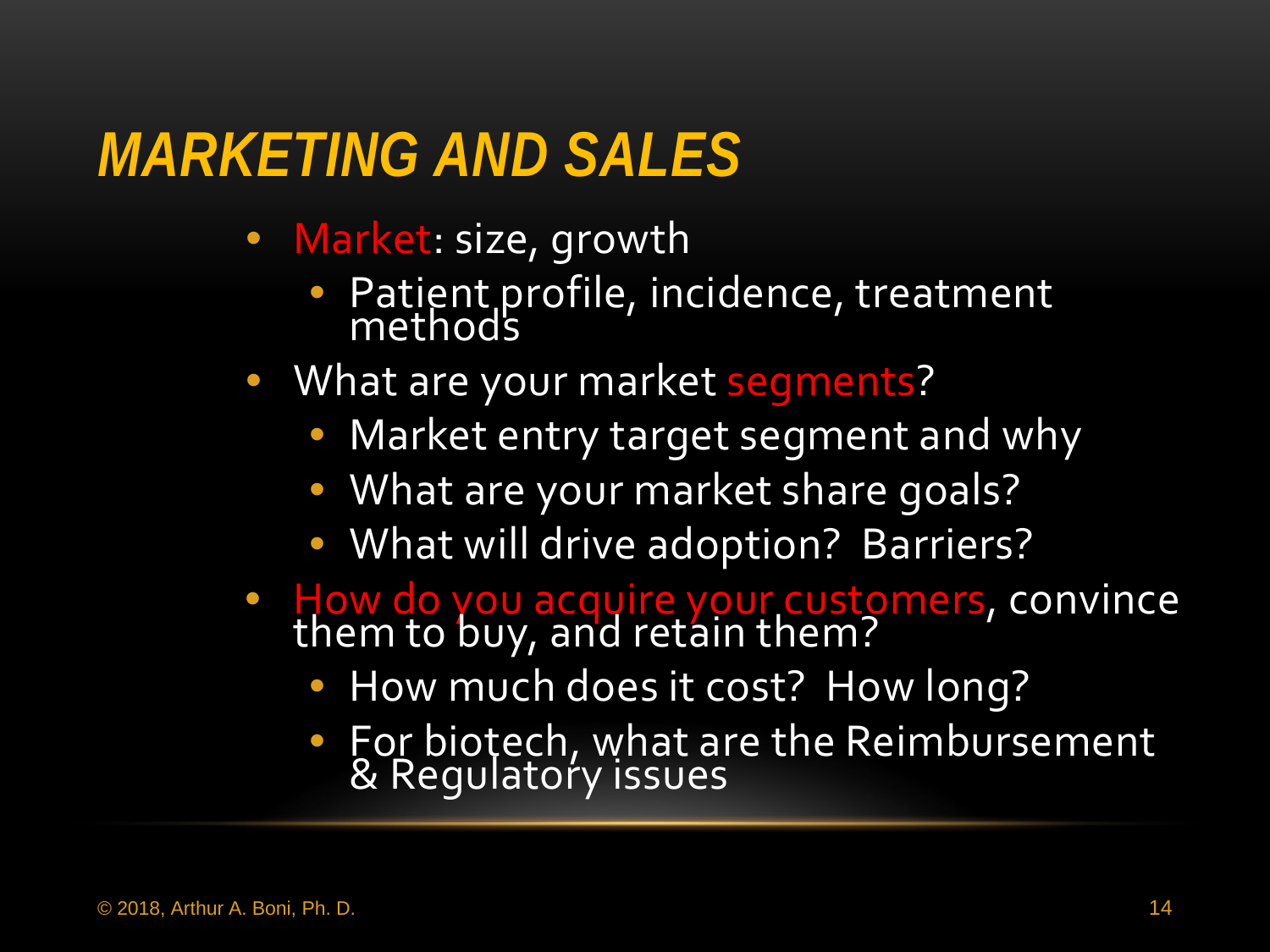### *COMPETITION*

- Overview competitive landscape current players, potential new entrants with competing technologies, alternatives.
	- How to position vs. competition?
	- Note barriers to entry
	- How will the competition respond to your entry and growth?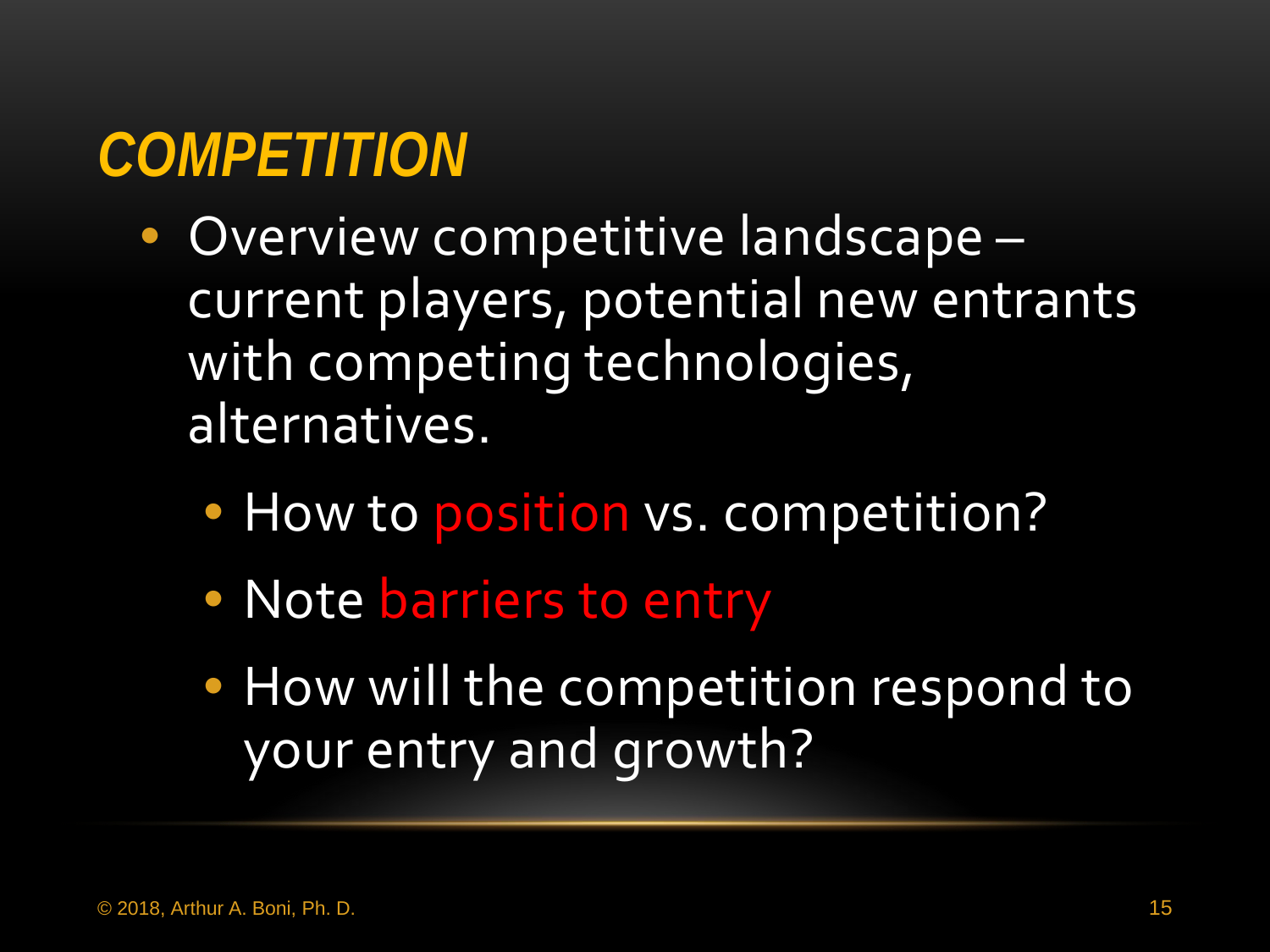#### *MANAGEMENT TEAM*

- List your team, their relevant experience and expertise
	- board
	- advisors
	- current investors if any
- Recognize the gaps in your team and talk about how they will be filled!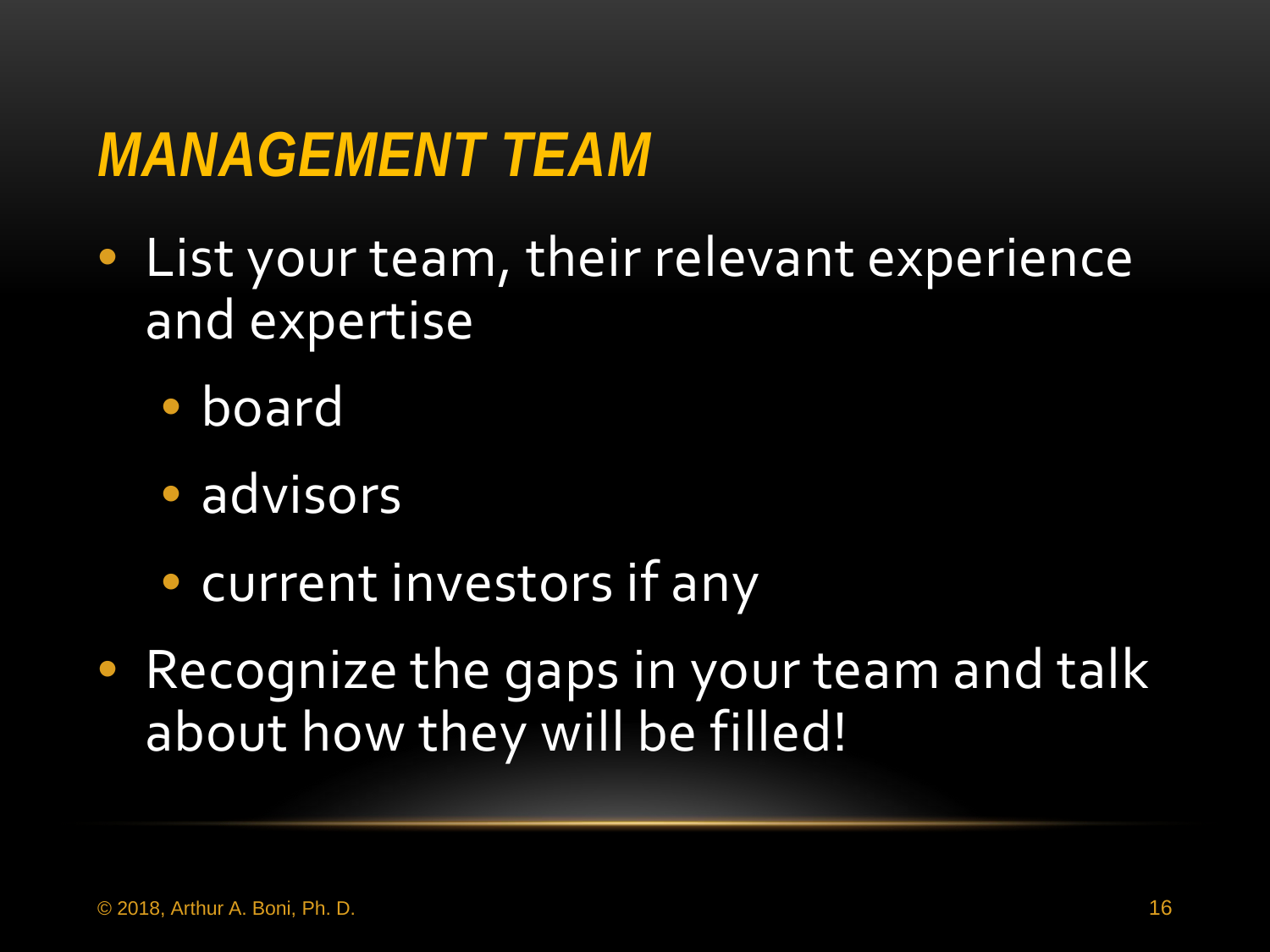## *FINANCIAL PROJECTIONS*

- **Pro Forma Projections to demonstrate** how the business works and sensitivities
	- P&L (revenues, costs, margins)
	- Cash Flow (burn rate, breakeven, profit)
	- **In Backup** 
		- Balance Sheet
		- Dollars, key metrics (customers, products sold, \$ of revenue for key cost elements)
		- Bottoms up forecasts !
		- Key assumptions, e. g. sales cycles, seasonality, etc.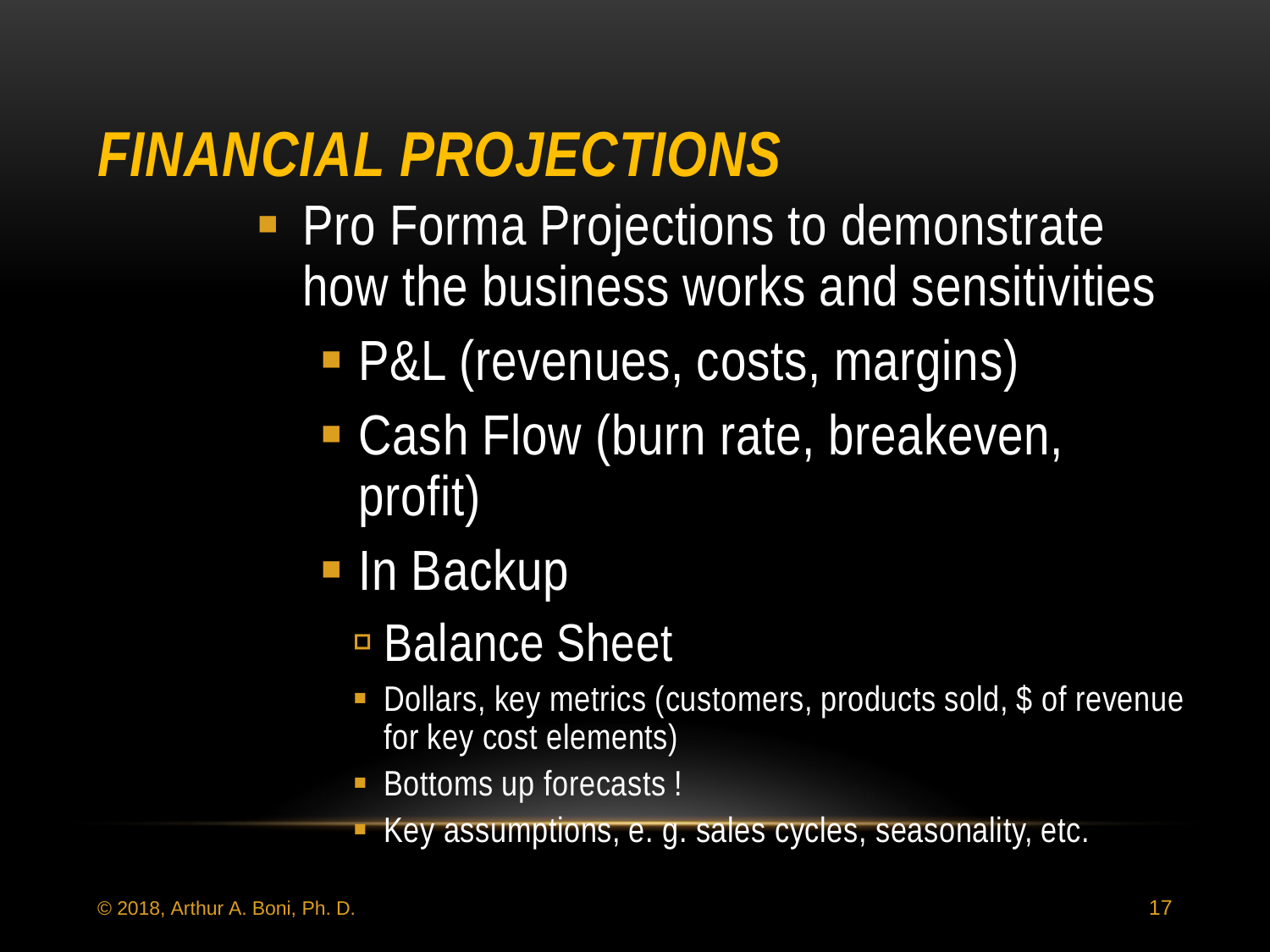## *CURRENT STATUS*

- Key milestones met to date
- Future tasks and milestones development, IP, clinical, team, etc.)
- Financing needed and uses
	- Highlight value creation and risk reduction
- $\bullet$  (Exit strategy)  $\rightarrow$  how do they get their money back, when and anticipated IRR?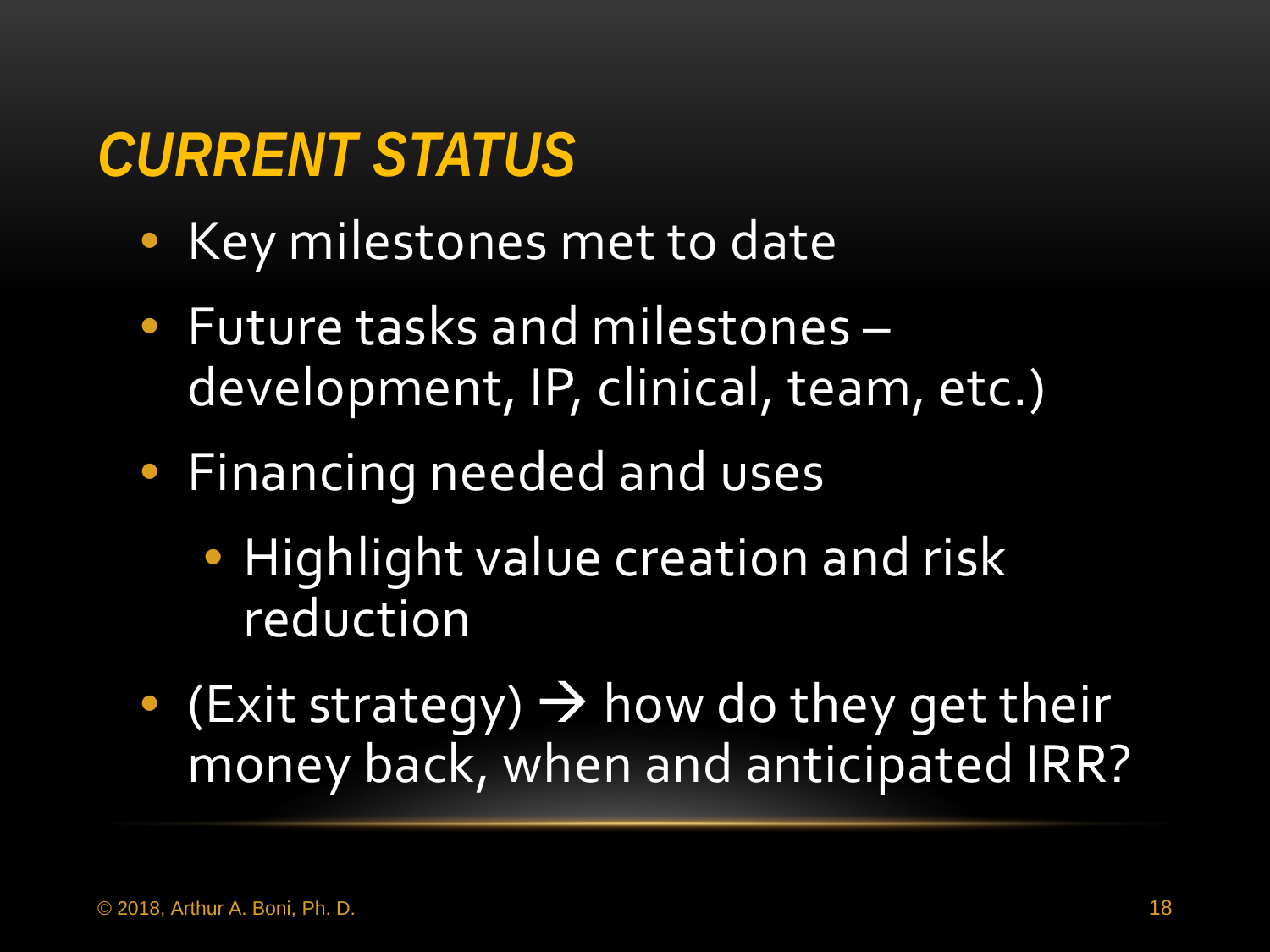### *NEXT STEPS*

- End with a set of next steps
	- Site visit/demo
	- List of references for due diligence
	- MOU/Term Sheet